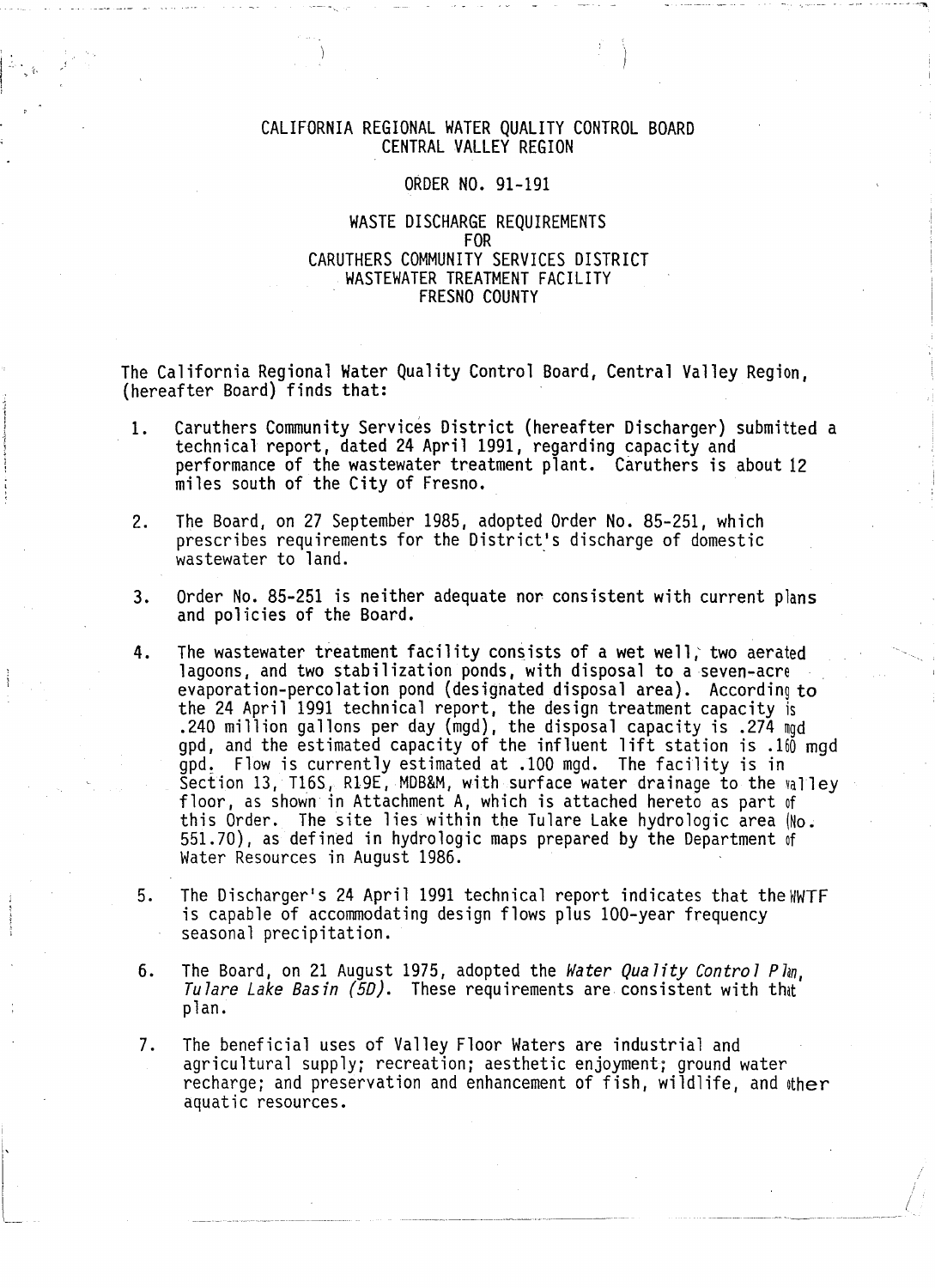8. Depth to first ground water is about 130 feet. The local quality of this aquifer is good (EC about 200  $\mu$ mhos/cm), except that nitrates have been reported in ground water in the Caruthers area in excess of drinking water standards. The beneficial uses of the ground water underlying this area are municipal, agricultural, and industrial supply.

I I

-2-

- 9. The Basin Plan encourages reclamation. The Basin Plan requires that each Report of Waste Discharge for a land disposal operation justify why reclamation is not practiced or proposed.
- 10. No wastewater is being reclaimed by the Discharger at this facility. If reclamation is initiated, it must comply with statewide criteria established by the California Department of Health Services in Title 22. California Code of Regulations (CCR), Section 60301, et seq. (hereafter Title 22).
- 11. The action to update waste discharge requirements for this facility is exempt from the provisions of the California Environmental Quality Act in accordance with Title 14, CCR, Section 15301.
- 12. The Board has notified the Discharger and interested agencies and persons of its intent to prescribe waste discharge requirements for this discharge and has provided them with an opportunity for a public hearing and an opportunity to submit their written views and recommendations.
- 13. The Board, in a public meeting, heard and considered all comments pertaining to the discharge.

IT IS HEREBY ORDERED that Order No. 85–251 is rescinded and Caruthers <sup>. .</sup><br>Community Services District, in order to meet the provisions contained in Division 7 of the California Water Code and regulations adopted thereunder, shall comply with the following at the above-described facility:

#### A. Discharge Prohibitions:

i  $\overline{\phantom{a}}$ 

~~---

, ....

- 1. Discharge of wastes to surface waters or surface water drainage courses is prohibited.
- 2. Bypass or overflow of untreated or partially treated waste is prohibited.
- 3. Discharge of waste classified as 'hazardous' or 'designated', as defined in Sections 2521(a) and 2522(a) of Chapter 15 (Title 23, CCR, Section 2510, et seq.), is prohibited.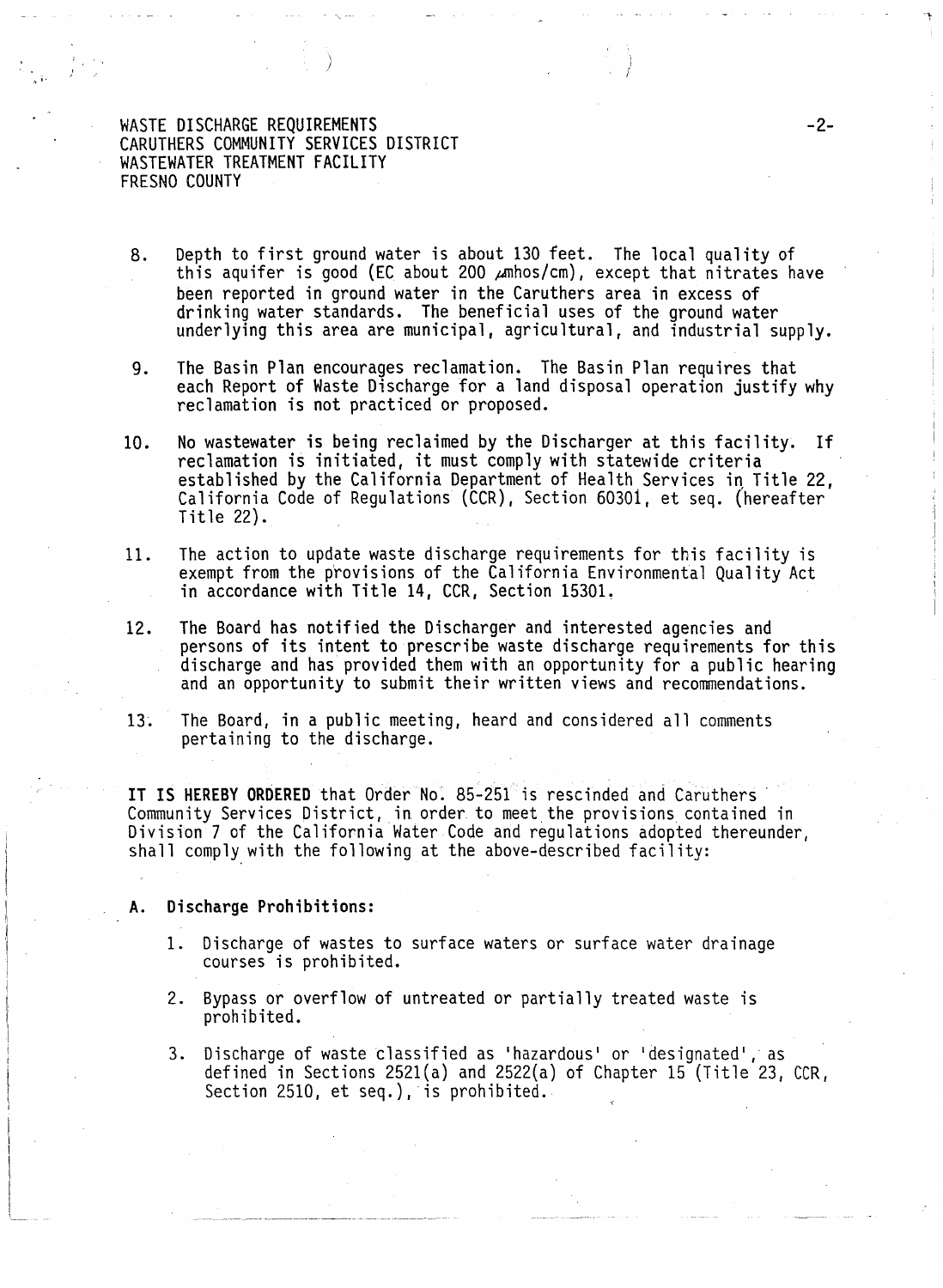#### **B. Discharge Specifications:**

 $,$ 

- 1. Subject to satisfaction of Provision E.11, the monthly average daily dry weather discharge flow shall not exceed .240 million gallons.
- 2. Objectionable odors originating at this facility shall not be perceivable beyond the limits of the wastewater treatment and disposal areas.
- 3. As a means of discerning compliance with Discharge Specification No. 8.2, the dissolved oxygen content in the upper zone (1 foot) of wastewater in ponds shall not be less than 1.0 mg/1.
- 4. The treatment and disposal facilities shall be designed, constructed, operated, and maintained to prevent inundation or washout due to floods with a 100-year return frequency.
- 5. The effluent from the treatment facility shall not contain constituents in excess of the following:

| Constituent                             | Units | Monthly<br>Average | Daily<br>Maximum |
|-----------------------------------------|-------|--------------------|------------------|
| $\mathtt{BOD_5}^1$<br>Settleable Solids | mg/1  | 40                 | 80               |
|                                         | m1/1  | 0.2                | 0.5              |

<sup>1</sup> Five-day, 20° Celsius biochemical oxygen demand.

- 6. The maXimum specific electrical conductivity (EC) of the discharge shall not exceed the average EC of the source water plus 500  $\mu$ mhos/cm, or a maximum of 900  $\mu$ mhos/cm, whichever is less.
- 7. The discharge from the ponds shall not have a pH less than 6.5 or greater than 9.5.
- 8. Ponds shall be managed to prevent breeding of mosquitos. In particular,
	- a. An erosion control program should assure that small coves and irregularities are not created around the perimeter of the water surface.
	- b. Weeds shall be minimized through control of water depth, harvesting, or herbicides.
	- c. Dead algae, vegetation, and debris shall not accumulate on the water surface.

-3-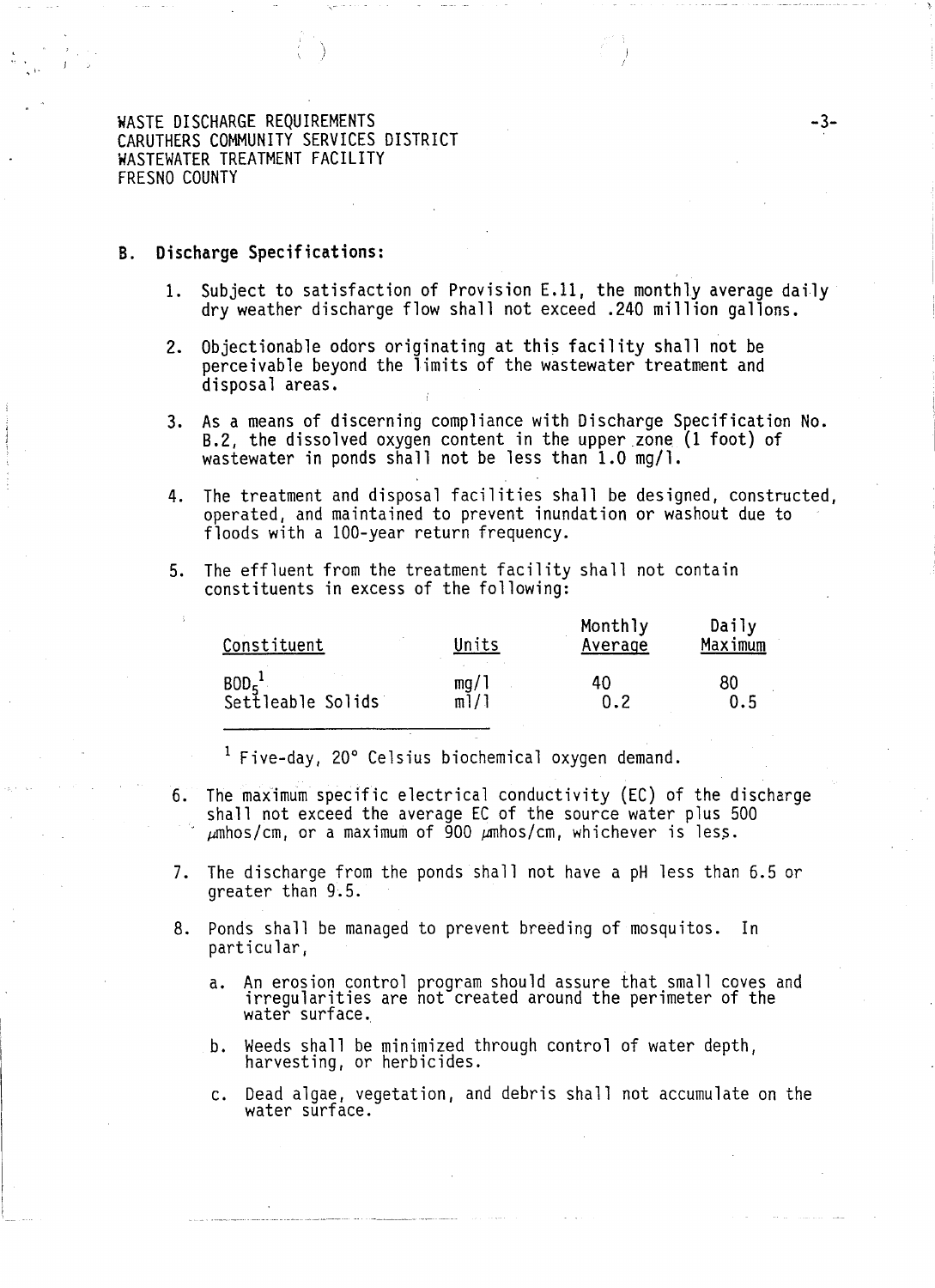,,1·

- 9. Public contact with wastewater shall be precluded through such means as fences, signs, and other acceptable alternatives.
- 10. The evaporation-percolation ponds shall have sufficient capacity to accommodate allowable wastewater flow and design seasonal precipitation and ancillary inflow and infiltration during the nonirrigation season. Design seasonal precipitation shall be based on total annual precipitation using a return period of 100 years, distributed monthly in accordance with historical rainfall patterns.
- 11. Freeboard shall never be less than two feet (measured vertically), unless a registered civil engineer certifies in writing that a specific lesser freeboard will still assure structural integrity of the ponds and compliance with other terms of this Order.
- 12. On or about 1 October of each year, available pond storage capacity shall at least equal the volume necessary to comply with Distharge Specification 8.10.

#### C. Sludge Disposal:

- 1. Collected screenings, sludges, and other solids removed from liquid wastes shall be disposed of in a manner that is consistent with Chapter 15, and approved by the Executive Officer.
- 2. Any proposed change in sludge use or disposal practice shall be reported to the Executive Officer at least 60 days in advance of the change.
- 3. Use and disposal of sewage sludge shall comply with existing federal<br>and state laws and regulations, and with Clean Water Act (CWA) Section 405(d) technical standards when promulgated. If an applicable management practice or numerical limitation for pollutants· in sewage sludge is promulgated under Section 405(d) of the CWA that is more stringent than the sludge pollutant limit or management practice specified in existing federal or state laws or regulations,<br>the Discharger shall comply no later than the compliance deadline specified in the applicable regulations.

#### D. RECEIVING WATER LIMITATIONS

The Discharge, in combination with other sources, shall not cause underlying ground water to:

~

1. Contain waste constituents in concentrations statistically greater than receiving water limits, where specified below, or background water quality where not specified. (For purposes of comparison,

-4-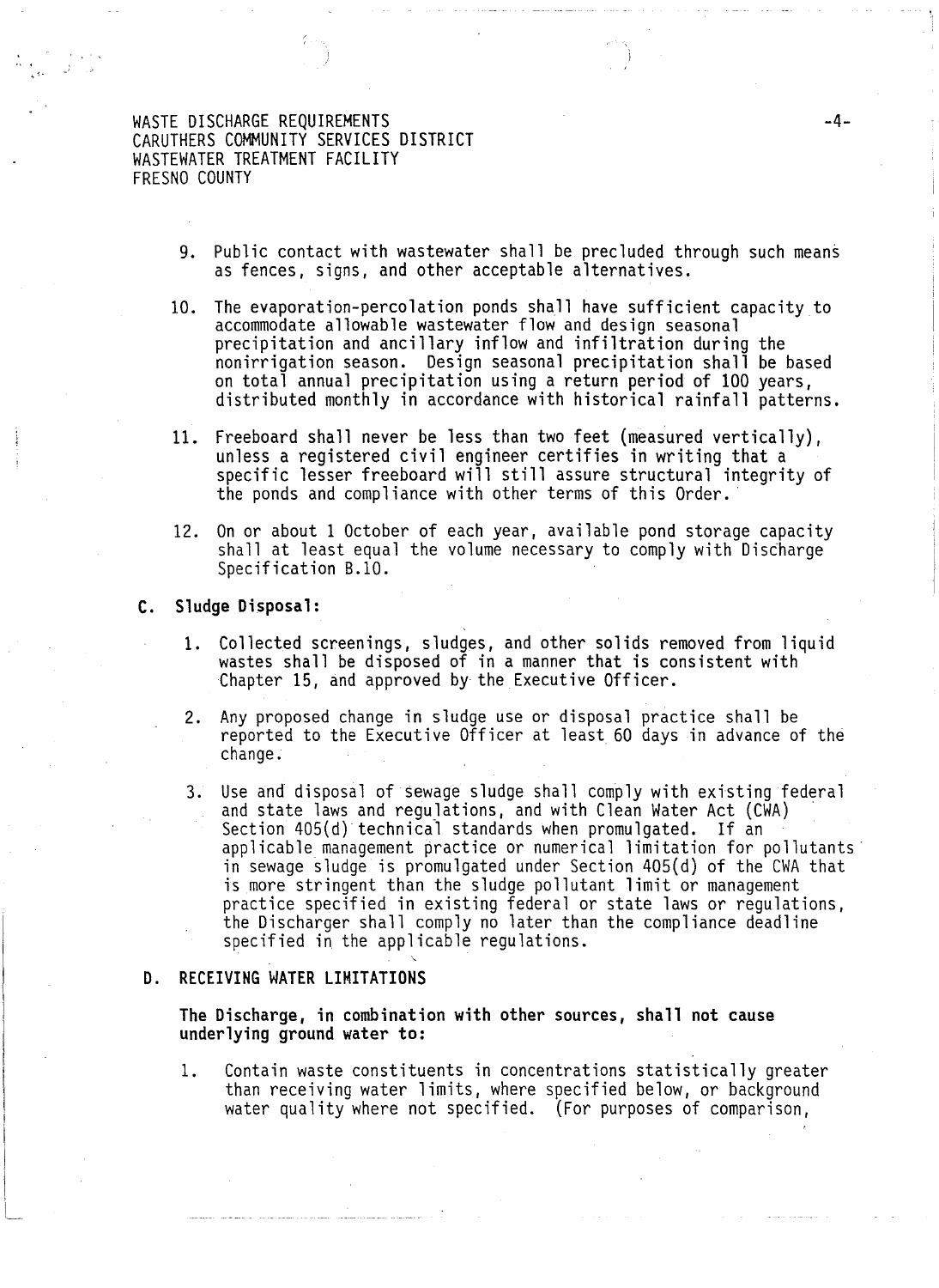'·. ,,1•

background water quality shall be determined when background monitoring provides sufficient data. Quality determined in this manner establishes "water quality protection standards.")

- 2. Exceed an annual average incremental increase in specific electrical conductivity greater than 4  $\mu$ mhos/cm, based on the most recent fivevear period, or a maximum of 900  $\mu$ mhos/cm.
- 3. Contain chemicals, heavy metals, or trace elements in concentrations that adversely affect beneficial uses or exceed maximum contaminant levels specified in Title 22, CCR, Division 4, Chapter 15.
- 4. Exceed a most probable number of total coliform organisms of 2.2/100 ml over any seven-day period.
- 5. Exceed concentrations of radionuclides specified in Title 22, CCR, Division 4, Chapter 15.
- 6. Contain taste or odor-producing substances in concentrations that cause nuisance or adversely affect beneficial uses.
- 7. Contain concentrations of chemical constituents in amounts that adversely affect agricultural use.

#### E. Provisions:

- 1. The Discharger shall comply with the attached Monitoring and Reporting Program No. 91-191, and any revisions thereto as order by the Executive Officer.
- 2. The Discharger shall comply with the "Standard Provisions and Reporting Requirements for Waste Discharge Requirements", dated 1 March 1991, which are attached hereto and by reference a part of this Order. This attachment and its individual paragraphs are commonly referenced as "Standard Provision(s)."
- 3. In the event of any change in control or ownership of land or waste discharge facilities presently owned or controlled by the Discharger, the Discharger shall notify the succeeding owner or operator of the existence of this Order by letter, a copy of which shall be immediately forwarded to this office.
- 4. The Discharger shall use the best practicable cost-effective control technique currently available to comply with salinity limits specified in this Order.

-5-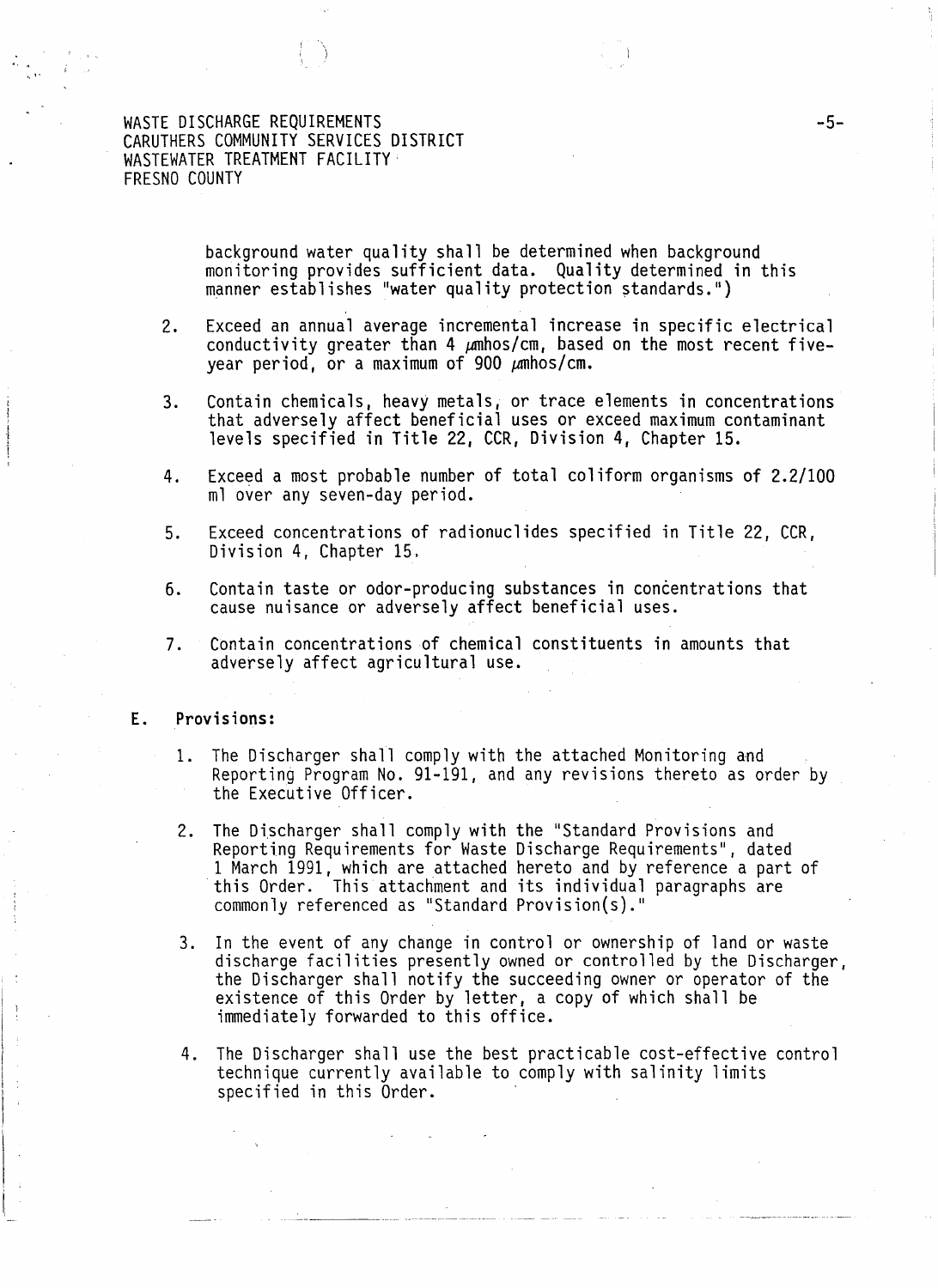$\mathbf{I}$ 

.. 1·

5. A copy of this Order shall be kept at the discharge facility for reference by operating personnel. Key operating personnel shall be familiar with its contents.

-6-

- 6. By 15 December 1991, the Discharger shall submit a report concerning the feasibility of reclaiming wastewater from this facility.
- 7. Prior to initiating wastewater reclamation, the Discharger shall submit a written report demonstrating, to the satisfaction of the Executive Officer, that management of reclaimed water and irrigated properties will assure compliance with the terms of this Order and Title 22.
- · 8. Use of reclaimed water for construction purposes shall comply with the most current edition of "Guidelines for Use of Reclaimed Water for Construction Purposes". Other uses for reclaimed water shall be subject to the approval of the Executive Officer and shall comply with Title 22.
	- 9. In addition to modification of this Order under circumstances described in Standard Provision A.3, this Order may be modified if sludge use or disposal practices change, if applicable management practices or numerical limitations for pollutants in sewage sludge necessitate it, if there is endangerment to human health or the environment, or if the Board elects to review and revise the Order on its own motion.
- 10. By 15 March 1992, the Discharger shall submit the technical reports described in Standard Provision B.2 and a copy of the operation and maintenance manual for the facility.
- 11. Until the capacity of the influent lift station is expanded to accommodate at least .240 mgd average flow, allowable flow is limited to an average dry weather flow of .160 mgd. This condition shall be satisfied when a registered civil engineer certifies in writing that the complete headworks has the capacity necessary to accommodate the specified dry weather flow and associated daily peak and wet weather flows.
	- 12. The Discharger must comply with all conditions of this Order. Violations may result in enforcement action, including Regional Board or court orders requiring corrective action or imposing civil monetary liability, or in modification or revocation of this Order.
	- 13. The Board will review this Order periodically and will revise requirements when necessary.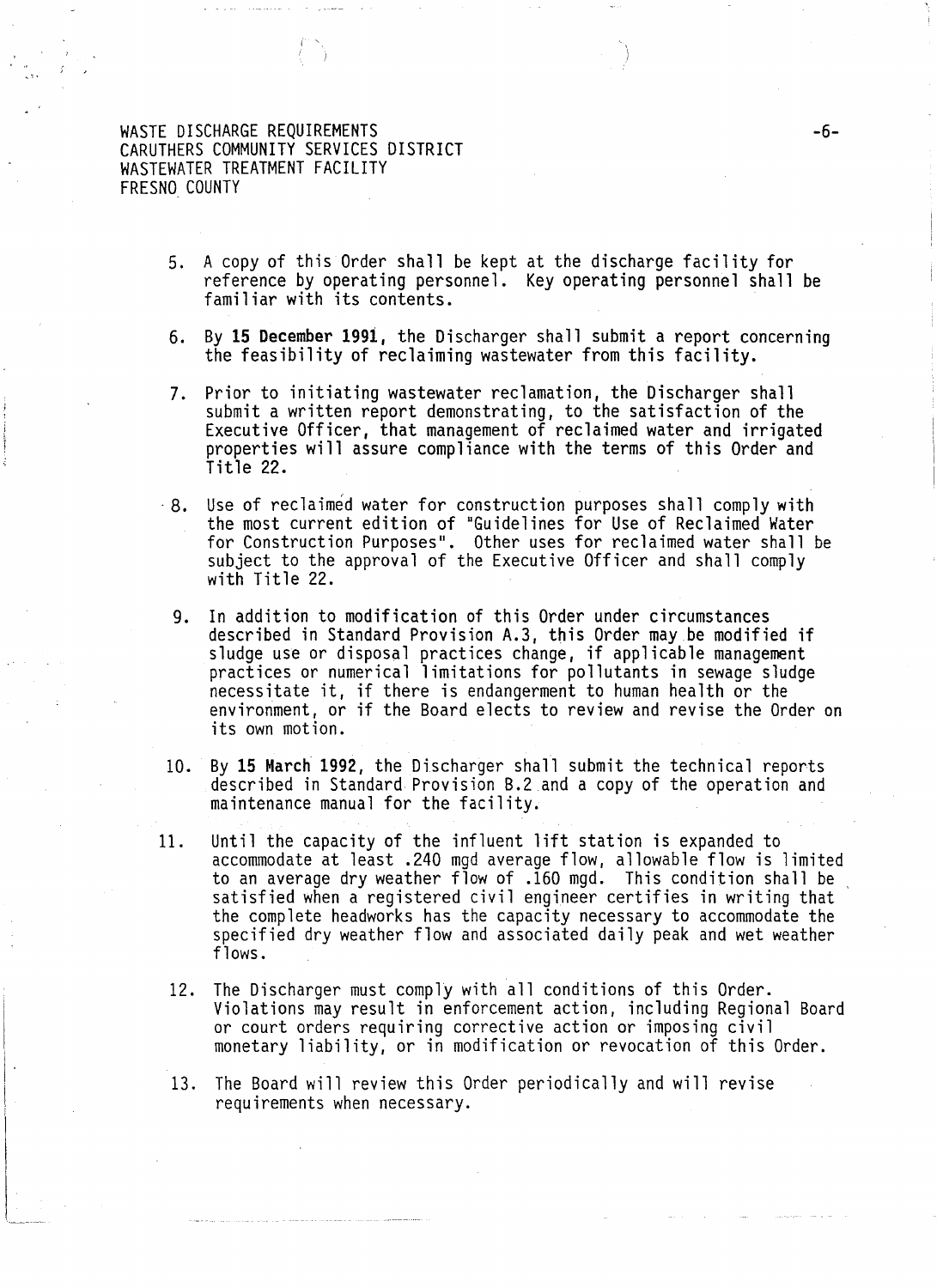I, WILLIAM H. CROOKS, Executive Officer, do hereby certify the foregoing is a full, true, and correct copy of an Order adopted by the California Regional Water Quality Control Board, Central Valley Region, on 6 September 1991.

(1) Ulian (Unoel)

WfLLIAM

# RA:ra/cjs:9/6/91 AMENDED

Ą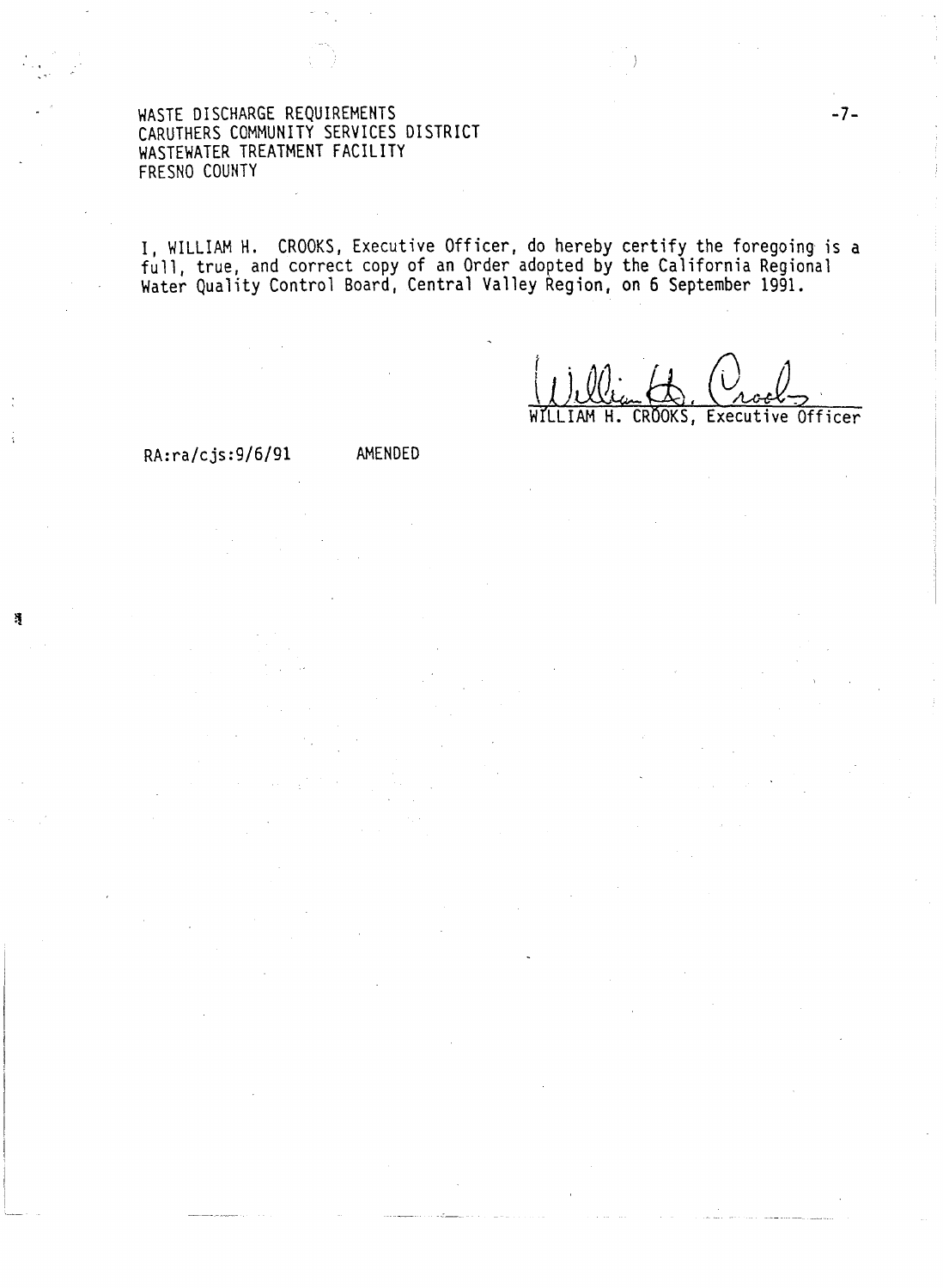## CALIFORNIA REGIONAL WATER QUALITY CONTROL BOARD CENTRAL VALLEY REGION

)

## MONITORING AND REPORTING PROGRAM NO. 91-191

FOR

# CARUTHERS COMMUNITY SERVICES DISTRICT WASTEWATER TREATMENT FACILITY · FRESNO COUNTY

Specific sample station locations shall be established under direction of the Board's staff and a description of the stations shall be attached to this Order.

#### **EFFLUENT MONITORING**

j I ! j

Effluent samples shall be collected just prior to discharge to the evaporation-percolation pond. Effluent samples should be representative of the volume and nature of the discharge. Samples collected from the outlet<br>structure of treatment ponds will be considered adequately composited. Time structure of treatment ponds will be considered adequately composited. of collection of a grab sample shall be recorded. The following shall constitute the effluent monitoring program:

| Constituents                     | Units         | Type of Sample   | Sampling<br>$F$ requency <sub>1</sub> |
|----------------------------------|---------------|------------------|---------------------------------------|
| <b>Flow</b><br>Settleable Matter | gpd<br>m1/1   | Measured<br>Grab | Daily<br>Daily                        |
| pH                               | pH Units      | Grab             | Daily                                 |
| Specific Conductivity            | $\mu$ mhos/cm | Grab             | Weekly                                |
| Dissolved Oxygen <sup>2</sup>    | mg/1          | Grab             | Weekly                                |
| $BOD5$ <sup>3</sup>              | mg/1          | Grab             | Weekly                                |

If results of monitoring a pollutant appear to violate effluent limitations, but monitoring frequency is not sufficient to validate violation (e.g., the monthly mean for BOD), or indicate a violation and potential upset of the treatment process (e.g., less than minimum D.O.), the frequency of sampling shall be increased to .confirm the magnitude and duration of violation, if any, and aid in identification and resolution of the problem.

<sup>2</sup> Samples shall be collected at a depth of one foot from each pond, opposite the inlet, and analyzed for dissolved oxygen. Samples shall be collected between 0800 and 0900 hours.

 $3$  Five-day, 20 $^{\circ}$  Celsius biochemical oxygen demand.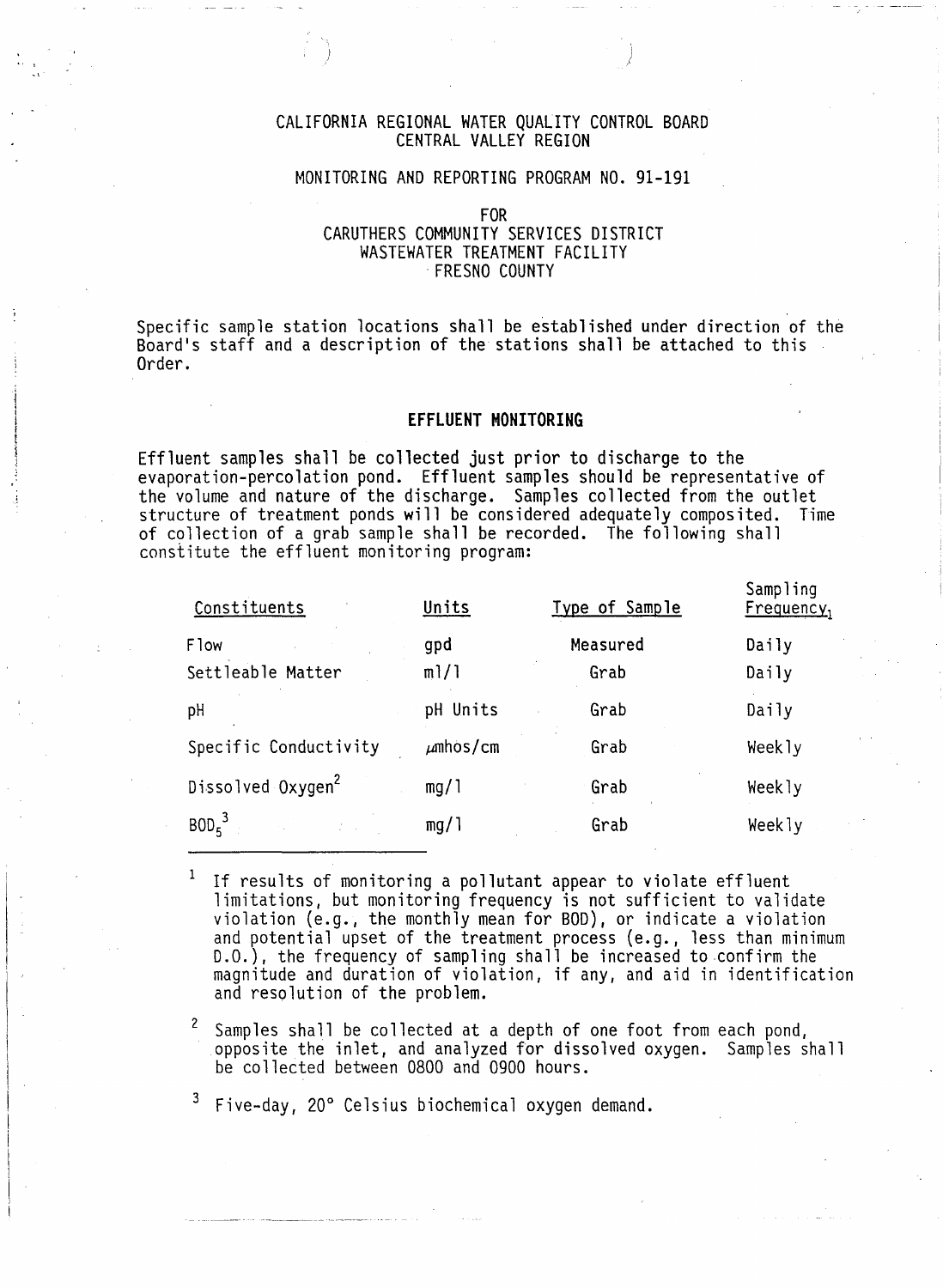## WATER SUPPLY MONITORING

A sampling station shall be established at each supply well where representative samples of the water supply can be obtained. The following shall constitute the water supply monitoring program:

Constituents<sup>1</sup>

Units

Sampling Frequency

Specific Conductivity

 $\mu$ mhos/cm

Quarterly

<sup>1</sup> Since the source water is from more than one well, constituents shall be reported as a weighted average (include copies of supporting calculations).

#### GROUND WATER MONITORING

By 15 November 1991, the Discharger shall submit a work plan for a ground water monitoring network consisting of one or more background monitoring wells and three or more downgradient wells. All well locations and construction features are subject to the prior approval of the Executive Officer and must be sufficient to monitor potential impacts of the disposal operatiqn on the uppermost groundwater aquifer.

Samples shall be taken quarterly from approved background monitoring well(s) for one year and analyzed for the parameters specified below. Data from these analyses shall be reported to the Board by 20 December 1991 for use in determining water quality protection standards.

If subsequent sampling of background monitoring wells indicates significant water quality changes due to either seasonal fluctuations or other reasons unrelated to waste disposal activities, the Discharger may request modification of the water quality protection standards.

The downgradient wells shall constitute "points of compliance (POCs)". In conjunction with background monitoring, monitoring of POCs will enable one to determine compliance with water quality protection standards. The'ground water surface elevation (in feet and hundredths, M.S.L.) in all wells shall be measured on a quarterly basis and used to determine the gradient and direction of ground water flow. This information shall be displayed on a water flow net diagram for the site. Water samples shall be collected from wells in the approved monitoring network and analyzed as follows: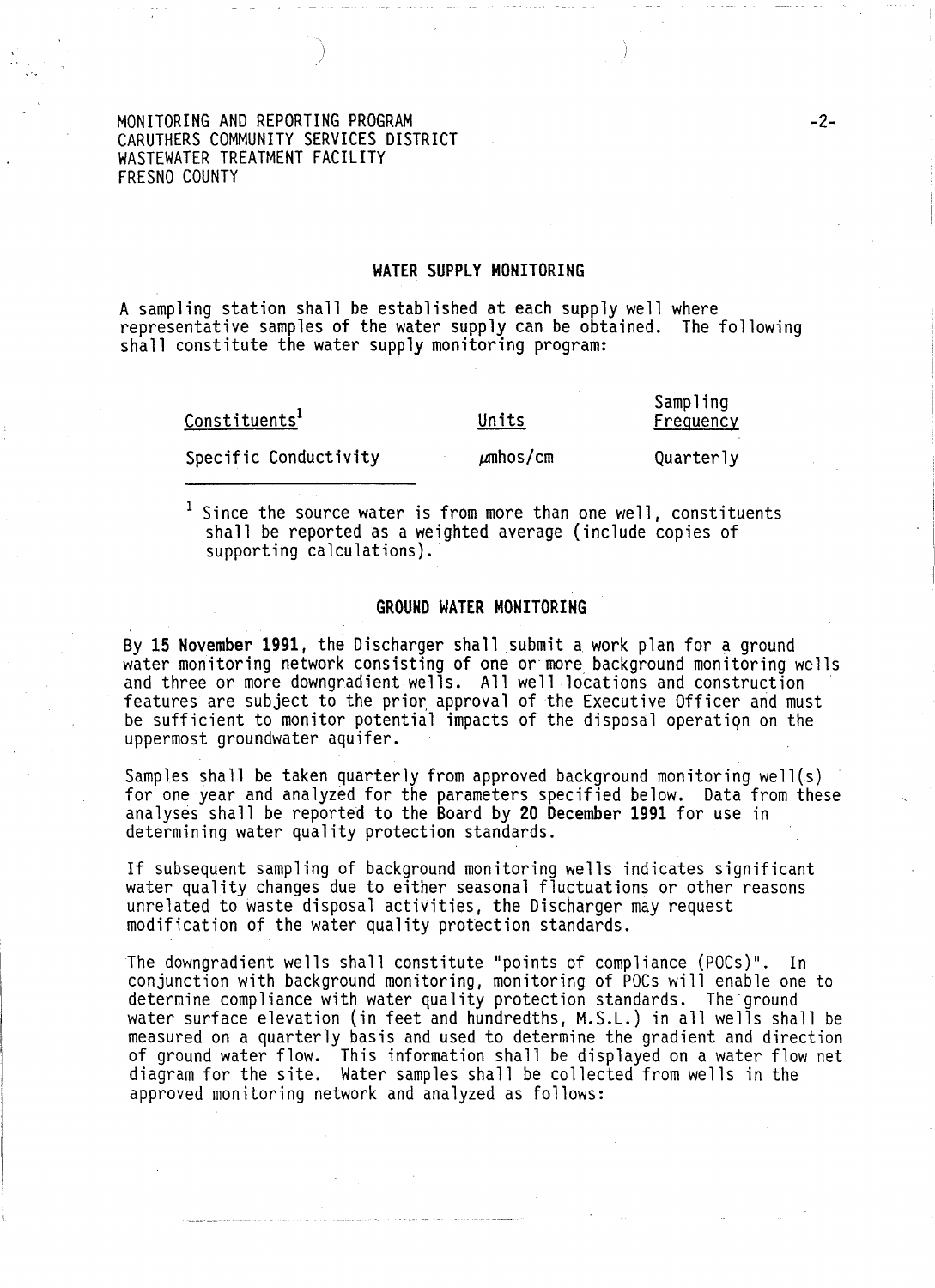| Constituent                        | Units         | Type of Sample | Sampling<br>Frequency |
|------------------------------------|---------------|----------------|-----------------------|
| Specific Electrical<br>Conductance | $\mu$ mhos/cm | Grab           | Quarterly             |
| Total Dissolved Solids             | mg/1          | Grab           | Quarterly             |
| Nitrate (as N)                     | mg/1          | Grab           | Quarterly             |
| Sulfate                            | mg/1          | Grab           | Quarterly             |
| Chloride                           | mg/1          | Grab           | Quarterly             |
| рH                                 | pH Units      | Grab           | Quarterly             |
|                                    |               |                |                       |

-\ )

Following each sampling event, the discharger shall determine whether there is a statistically significant increase over water quality protection standards for each parameter and constituent analyzed. If the Discharger or the Board finds there is a statistically significant increase in indicator parameters or waste constituents over the water quality protection standards at the POCs, the Discharger shall notify the Board, or acknowledge the Board's findings, and submit, within 90 days, either a technical report with a plan and time schedule for implementing a verification monitoring program or a report demonstrating water quality protection standards were not exceeded. The verification Monitoring Program must be designed to verify whether water quality protection standards have been exceeded and the horizontal and vertical extent of elevated concentration.

If the Discharger, through a verification monitoring program, or the Board verifies that water quality protection standards have been exceeded at or beyond the POCs, the Discharger shall notify the Board, or acknowledge the Board's findings, and submit a technical report within 90 days. The report must contain a plan and time schedule for implementing a corrective action program designed to achieve compliance with water quality protection standards.

#### SLUDGE MONITORING

A composite sample of sludge shall be collected annually in accordance with EPA's POTW Sludge Sampling and Analysis Guidance Document, August 1989, and tested for the following metals:

| Cadmium  | Lead          | Copper |
|----------|---------------|--------|
| Chromium | <b>Nickel</b> | Zinc   |

-3-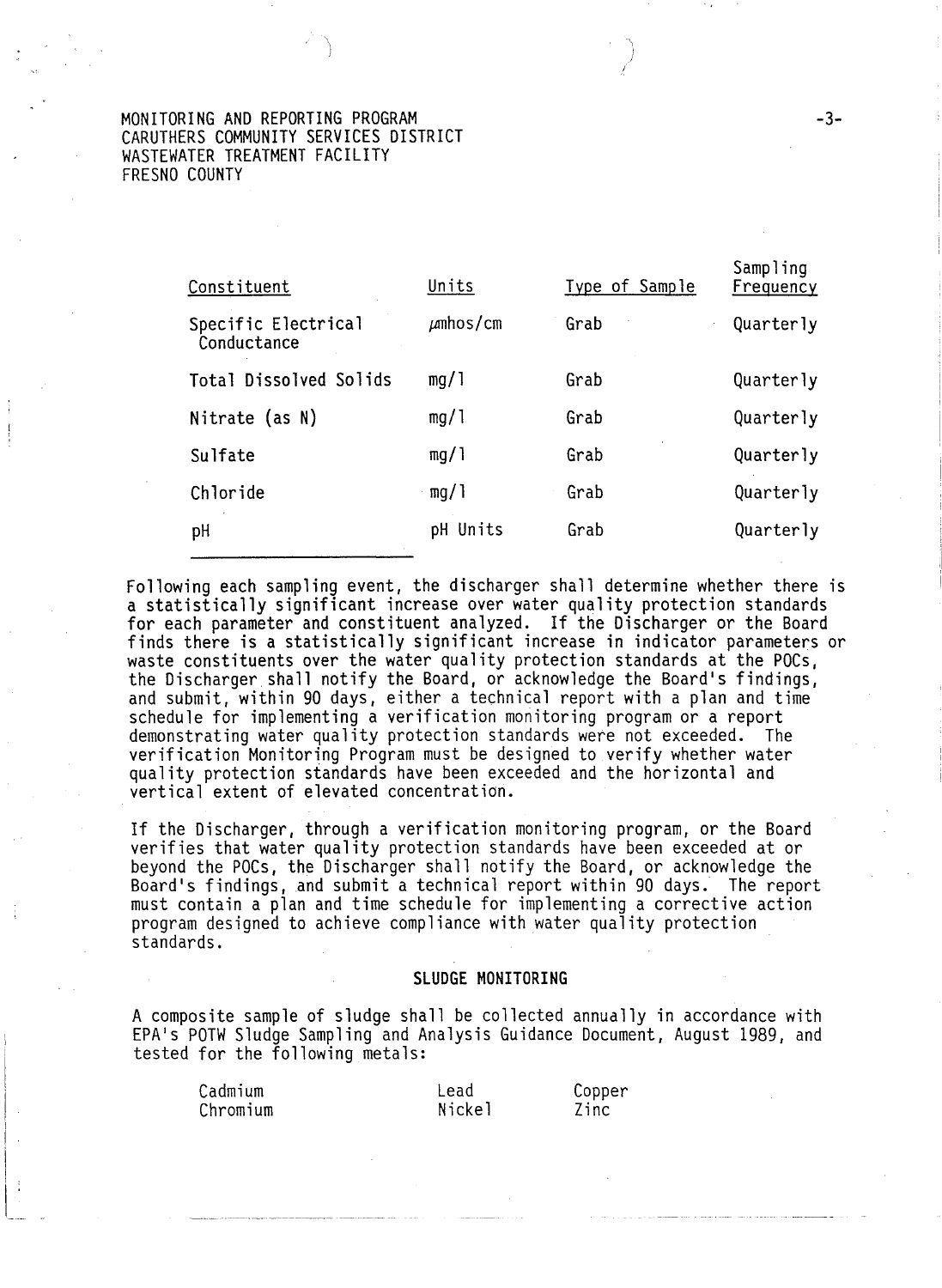Analytical results shall be submitted to the Executive Officer. Analysis of soluble concentrations of these specific metals shall also be included as needed. If final disposal is proposed to go to land, a technical report<br>analyzing application rates and producers relative to Department of Health services • *Manua 1 of Good Practices for Landspreading of Sewage Sludge and EPA's Process Design Manual for Land Application of Municipal Sludges* and Title 23, CCR, Section 2511(f), shall be completed and submitted to the Executive Officer for approval.

Sampling records shall be retained for a minimum of five years. A log shall<br>be kept of sludge quantities generated and of handling and disposal activities. The frequency of entries is discretionary; however, the log<br>should be complete enough to serve as a basis for part of the annual report.

#### **POND MONITORING**

The freeboard shall be monitored on the evaporation/percolation ponds in use to the nearest tenth foot. The following shall constitute the freeboard monitoring program.

| Constituent | Unit | <u>Type of Sample</u> | Frequency |
|-------------|------|-----------------------|-----------|
| Freeboard   | feet | Observation           | Weekly    |

Permanent markers shall be placed in the pond with calibrations indicating the water level at design capacity and available operational freeboard.

In addition, the Discharger shall inspect the condition of the ponds once per week and write visual observations in a bound log book. Notations shall include observations of whether weeds are developing in the water or along the bank, and their location; whether dead algae, vegetation, scum, or debris are accumulating on the pond surface and their location; whether burrowing animals<br>or insects are present; and the color of the pond (e.g., dark sparkling green, dull green, yellow, grey, tan, brown, etc.). A copy of the entries made in the log during each month shall be submitted along with the monitoring report the following month. Where the O&M manual indicates remedial action is necessary, the Discharger shall briefly explain in the transmittal what action has been taken or is scheduled to be taken.

#### **REPORTING**

Monthly monitoring reports shall be submitted to the Regional Board by the 20th day of the following month.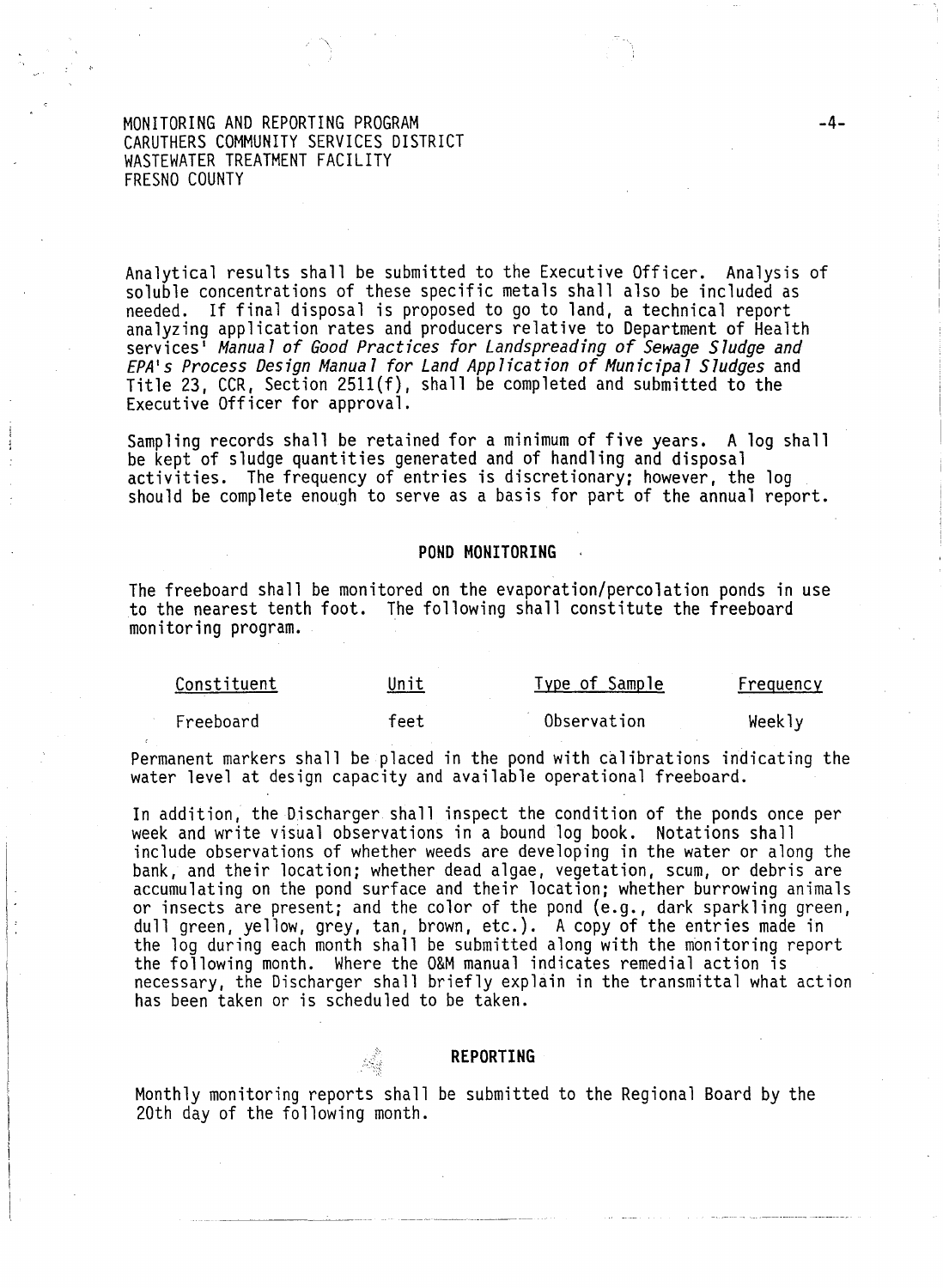-~ \ I

In reporting the monitoring data, the Discharger shall arrange the data in tabular form so that the date, the constituents, and the concentrations are readily discernible. The data shall be summarized in a manner that illustrates clearly whether the Discharger complies with waste discharge requirements, including calculation of all averages, etc.

If the Discharger monitors any pollutant at the locations designated herein more frequently than is required by this Order, the results of such monitoring shall be included in the discharge monitoring report.

The Discharger may also be requested to submit an annual report to the Board with tabular and graphical summaries of the monitoring data obtained during the previous year. Any such request shall be made in writing. The report<br>shall discuss the corrective actions taken and planned to bring-the discharge<br>into full compliance with the waste discharge requirements.

By 31 January of each year, the Discharger shall submit a written report to the Executive Officer containing the following:

- a. The names, titles, certificate grade and general responsibilities of persons operating and maintaining the wastewater treatment plant (Standard Provision E.l).
- b. The names and telephone numbers of persons to contact regarding the plant for emergency and routine situations.
- c. A certified statement of when the flow meter and other monitoring<br>instruments and devices were last calibrated, including identification of who did the calibration (Standard Provision  $C.4$ ).
- d. A statement whether the current operation and maintenance manual, and contingency plan, reflect the wastewater treatment plant as currently constructed and operated, and the dates when these documents were last reviewed for adequacy.
- e. The total quantity of sludge disposed of during the previous year and ultimate disposal site(s).

All reports submitted in response to this Order shall comply with the signatory requirements in Standard Provision 8.3.

-5-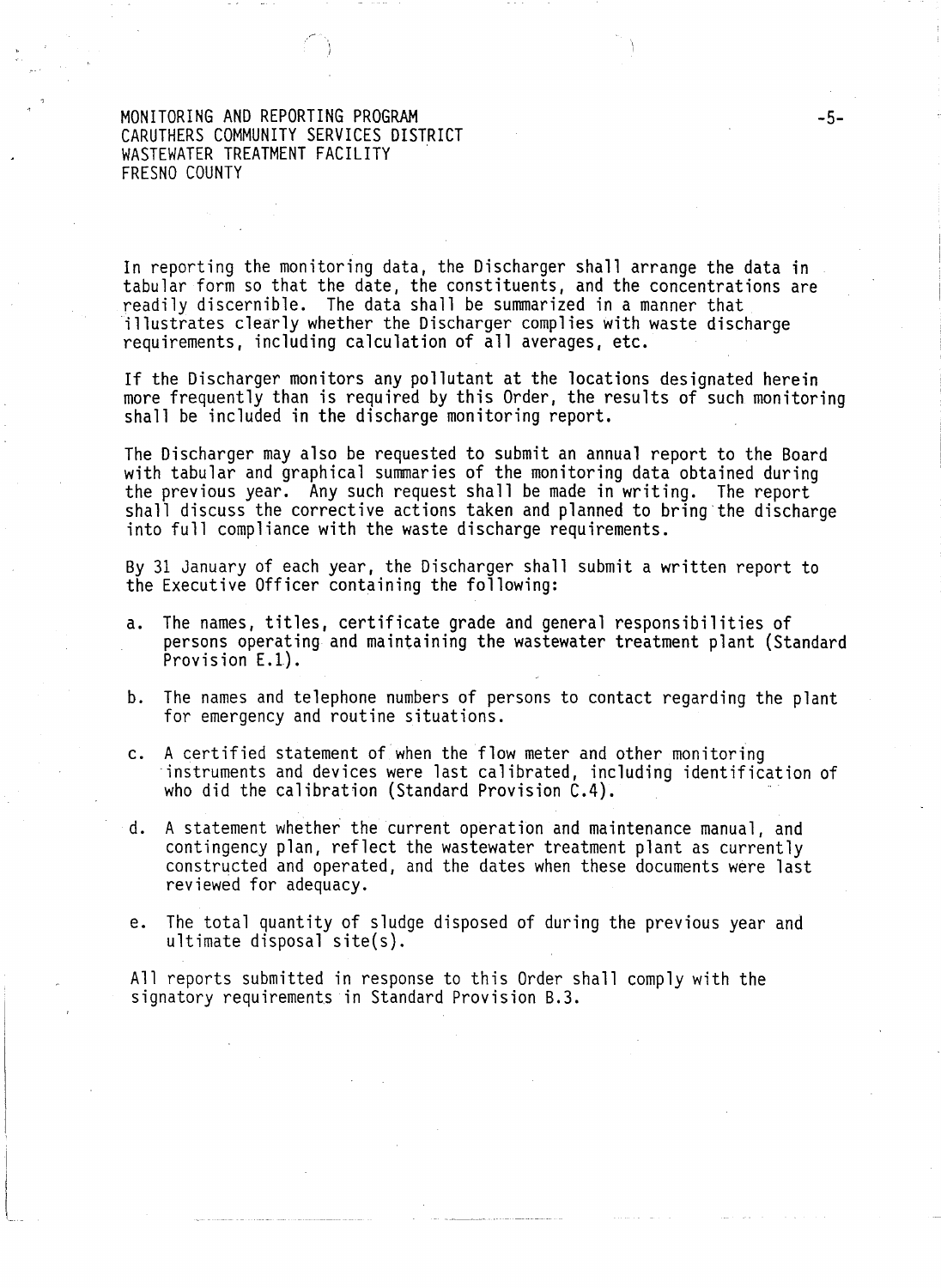The Discharger shall implement this monitoring program on the first day of the month following adoption of this Order.

IAM H. CROOKS, Executive Officer

6 September 1991 (Date)

RA:ra/cjs:9/6/91 AMENDED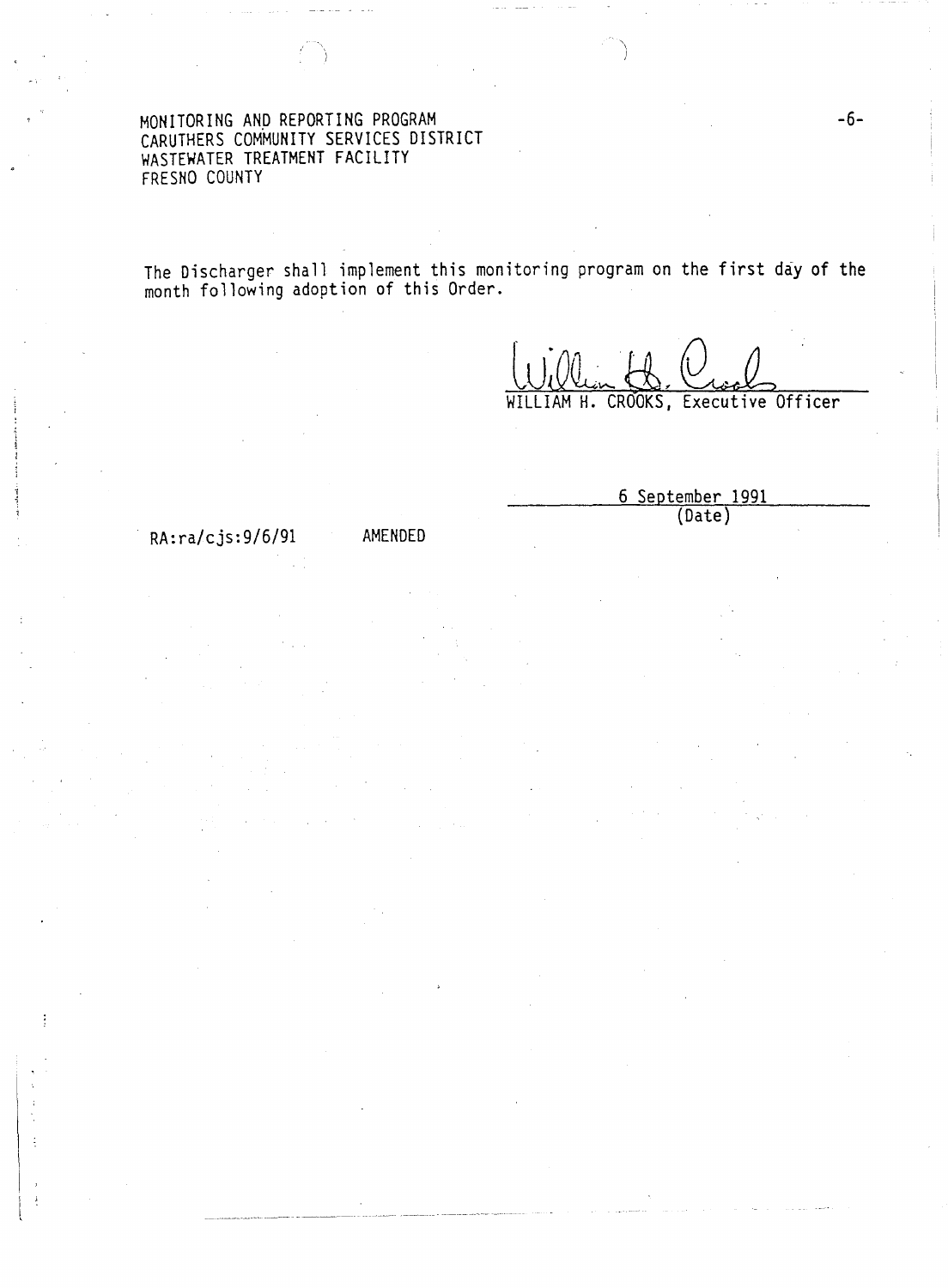# INFORMATION SHEET

CARUTHERS COMMUNITY SERVICES DISTRICT WASTEWATER TREATMENT FACILITY FRESNO COUNTY

Caruthers CSD provides public utilities, including sewerage service, to the community of Caruthers. Caruthers is about 16 miles south of Fresno. Surface from the facility drain to the valley floor within the consolidated hydrologic<br>unit.

The wastewater facility consists of a wet well, two aerated lagoons, two stabilization ponds, and an evaporation/percolation pond. Design treatment flow is about .240 mgd, disposal capacity is .274 mgd, and the capacity of the influent station is .160 mgd. Current flows are about at .100 mgd. The proposed Order limits flow to .160 mgd until the Discharger corrects constraints posed by the influent pump.

Soils on site consist of Delhi loamy sand. Depth to first ground water is about 130 feet. Local quality is good (EC is about 200  $\mu$ mhos/cm), except that nitrates have been reported in ground water in the area in excess of drinking water standards. The beneficial uses of the ground water underlying this area are municipal, agricultural, and industrial supply.

According to the submitted monitoring reports, effluent BOD exceeded the monthly average effluent limit of 40 mg/1 more than half the time during 1987- 1990. However, the Discharger submitted a technical report on 24 April 1991 indicating that the wastewater samples were not collected from the discharge from the final treatment units, which are the stabilization ponds. Samples<br>have been collected from pond effluent since January 1990, and show an average<br>BOD concentration of 26 mg/l.

This discharge is a potential source of nitrates in an area where ground water has been contaminated by nitrates. The discharge is also relatively large. Therefore, ground water monitoring is required by this Order. Also, the Discharger could reduce its potential impact by reclaiming effluent as the Basin Plan recommends. The proposed Order requires a feasibility report on reclamation.

This Order contains provisions intended to preclude nuisance conditions, prevent degradation of underlying ground waters, and prevent inundation and flooding of the disposal facilities.

Monitoring of the effluent includes parameters that will indicate compliance updating information on contact persons, sludge disposal, and equipment calibration.

The action to update waste discharge requirements for this existing facility is exempt from the provisions of the California Environmental Quality Act in accordance with Title 14, CCR, Section 15301.